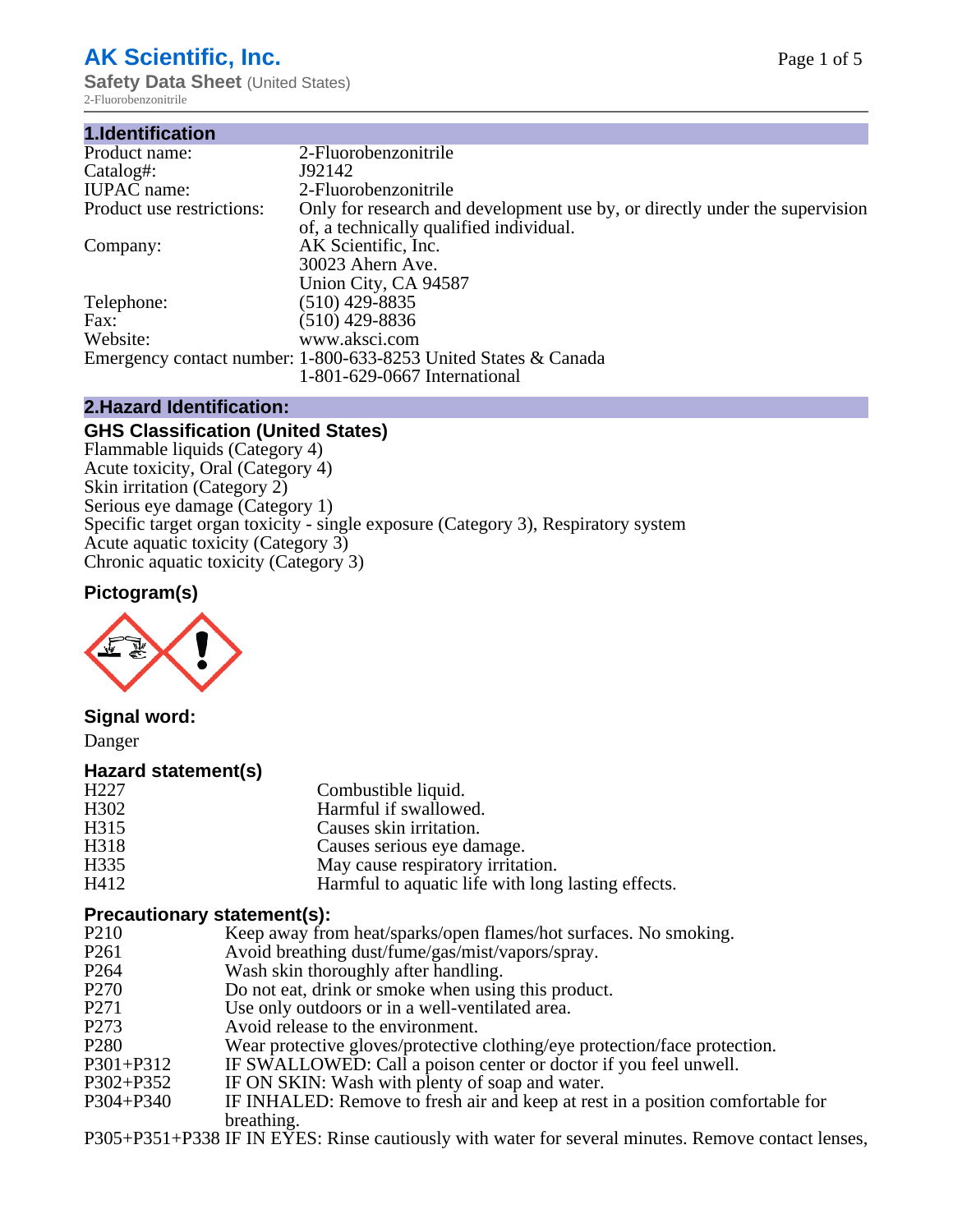|                  | if present and easy to do. Continue rinsing.                                                               |
|------------------|------------------------------------------------------------------------------------------------------------|
| P310             | Immediately call a poison center or doctor.                                                                |
| P321             | Specific treatment (see supplemental first aid instructions on this label).                                |
| P330             | Rinse mouth.                                                                                               |
| P332+P313        | If skin irritation occurs: Get medical advice/attention.                                                   |
| P <sub>362</sub> | Take off contaminated clothing and wash before reuse.                                                      |
| $P370 + P378$    | In case of fire: Use dry sand, dry chemical, CO2, water spray or alcohol-resistant<br>foam for extinction. |
| $P403 + P233$    | Store in a well-ventilated place. Keep container tightly closed.                                           |
| $P403 + P235$    | Store in a well-ventilated place. Keep cool.                                                               |
| P <sub>405</sub> | Store locked up.                                                                                           |
| <b>P501</b>      | Dispose of contents/container to an approved waste disposal plant.                                         |

# **Hazards not otherwise classified (HNOC) or not covered by GHS:**

None

| 3. Composition/Information on Ingredients |                |
|-------------------------------------------|----------------|
| Synonyms:                                 | Not available. |
| CAS#:                                     | 394-47-8       |
| Purity:                                   | 95%            |
| EC:                                       | 206-897-7      |

### **4. First Aid Measures**

**General Information:** Immediately remove any clothing contaminated by the product. Move out of dangerous area. Consult a physician and show this safety data sheet.

**Inhalation:** Move person to fresh air. If not breathing, give artificial respiration. If breathing is difficult, give oxygen. Obtain medical aid.

**Skin contact:** Immediately flush skin with running water for at least 15 minutes while removing contaminated clothing and shoes. Wash clothing before reuse. Obtain medical aid immediately. **Eye contact:** Immediately flush open eyes with running water for at least 15 minutes. Obtain medical aid immediately.

**Ingestion:** Do NOT induce vomiting without medical advice. Rinse mouth with water. Never administer anything by mouth to an unconscious person. Obtain medical aid immediately.

**Most important symptoms and effects, both acute and delayed:** No further information available. Please see sections 2 and 11.

**Indication of any immediate medical attention and special treatment needed:** No further information available.

#### **5. Fire Fighting Measures**

**Suitable extinguishing media:** Use water spray, dry chemical, carbon dioxide, or chemical foam. **Specific hazards arising from the chemical:** Carbon oxides, Hydrogen fluoride, Nitrogen oxides. **Advice for firefighters:** As in any fire, wear a NIOSH-approved or equivalent, pressure-demand, self-contained breathing apparatus and full protective gear. During a fire, irritating and highly toxic gases may be generated by thermal decomposition or combustion.

# **6. Accidental Release Measures**

**Personal precautions, protective equipment and emergency procedures:** Wear protective equipment and keep unprotected personnel away. Ensure adequate ventilation. Remove all sources of ignition. Prevent further leak or spill if safe to do so. For personal protective equipment, please refer to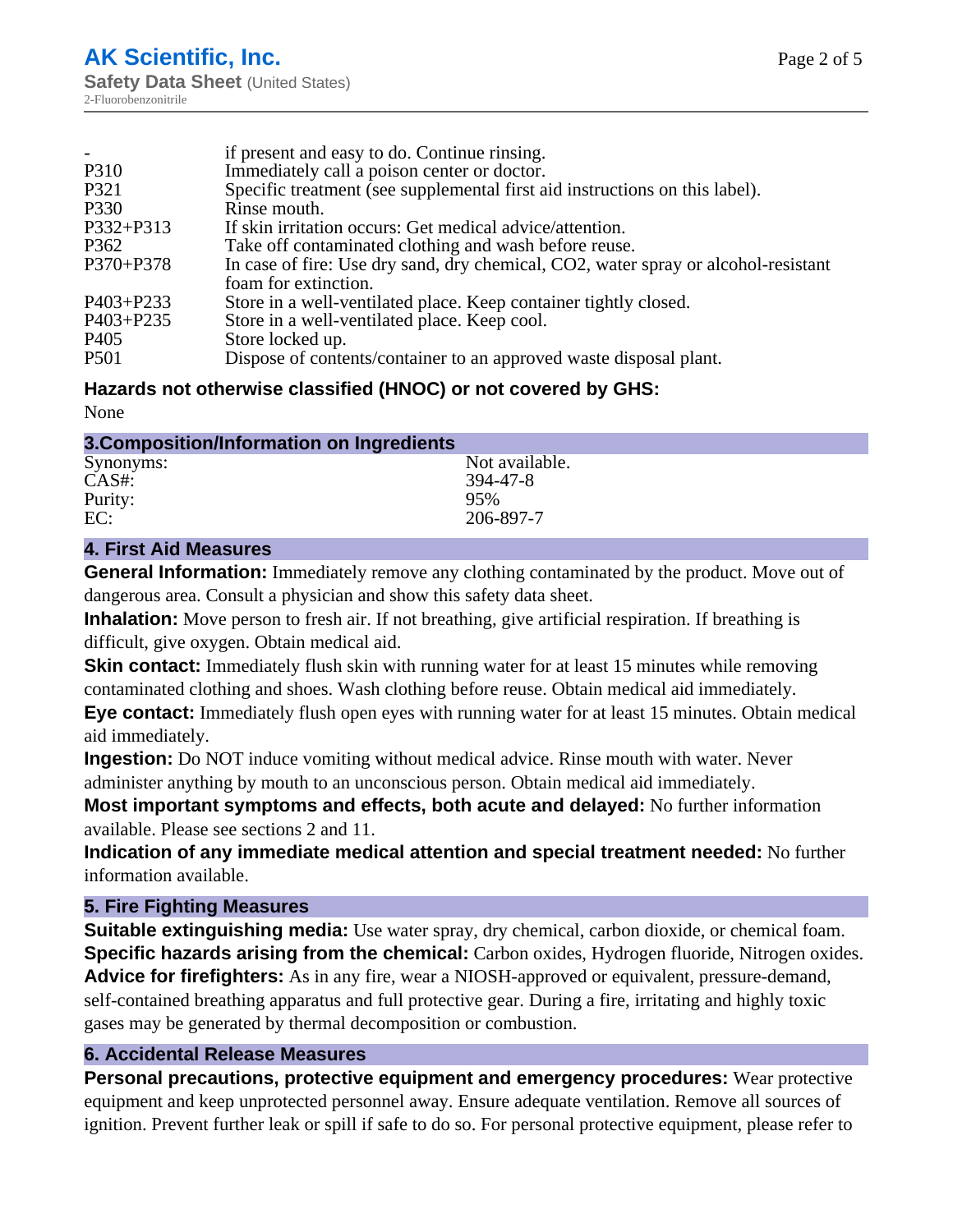#### section 8.

**Environmental precautions:** Do not let product enter drains, other waterways, or soil.

**Methods and materials for containment and cleaning up:** Prevent further leak or spill if safe to do so. Vacuum, sweep up, or absorb with inert material and place into a suitable disposal container. Consult local regulations for disposal. See section 13 for further disposal information.

#### **7. Handling and Storage**

**Precautions for safe handling:** Avoid contact with skin, eyes, and personal clothing. Wash hands thoroughly after handling. Avoid breathing fumes. Use only with adequate ventilation. Wear suitable protective clothing, gloves, and eye/face protection. Keep away from sources of ignition. Minimize dust generation and accumulation. Keep container tightly closed. Open and handle container with care. Do not eat, drink, or smoke while handling.

**Conditions for safe storage, including any incompatibilities:** Store in a tightly-closed container when not in use. Store in a cool, dry, well-ventilated area away from incompatible substances. Keep away from sources of ignition.

#### **8. Exposure Controls/Personal Protection**

#### **Exposure limits:**

| <b>OSHA PEL:</b>  | Not available. |
|-------------------|----------------|
| NIOSH REL:        | Not available. |
| <b>ACGIH TLV:</b> | Not available. |

**Appropriate engineering controls:** Avoid contact with skin, eyes, and clothing. Wash hands before breaks and immediately after handling the product. Facilities storing or utilizing this material should be equipped with an eyewash fountain. Use adequate general and local exhaust ventilation to keep airborne concentrations low.

#### **Personal protection**

| Eyes:        | Based on an evaluation of the eye or face hazards present, wear chemical splash-resistant<br>safety glasses or goggles with side protection. A face shield may be appropriate in some<br>workplaces. Use eyewear tested and approved under appropriate government standards<br>such as OSHA 29 CFR 1910.133 or EU EN166.                                                                                                |
|--------------|-------------------------------------------------------------------------------------------------------------------------------------------------------------------------------------------------------------------------------------------------------------------------------------------------------------------------------------------------------------------------------------------------------------------------|
| Hands:       | Wear gloves selected based on an evaluation of the possible hazards to hands and skin,<br>the duration of use, the physical conditions of the workplace, and the chemical resistance<br>and physical properties of the glove material.                                                                                                                                                                                  |
|              | Skin and body: Protective clothing must be selected based on the hazards present in the workplace, the<br>physical environment, the duration of exposure, and other factors. No fabric can provide<br>protection against all potential hazards; therefore it is important to select the appropriate<br>protective clothing for each specific hazard. At the minimum, wear a laboratory coat and<br>close-toed footwear. |
| Respiratory: | Respirators are not a substitute for accepted engineering control measures such as<br>enclosure or confinement of the operation, general and local ventilation, and substitution<br>of less toxic materials. When respiratory personal protective equipment is appropriate<br>based on an assessment of respiratory hazards in the workplace, use a NIOSH- or<br>CEN-certified respirator.                              |

| 9. Physical and Chemical Properties |                                       |
|-------------------------------------|---------------------------------------|
| <b>Physical State:</b>              | Colorless to light brown clear liquid |
| Molecular Formula:                  | C7H4FN                                |
| Molecular Weight:                   | 121.11                                |
| Odor:                               | Not available.                        |
| pH:                                 | Not available.                        |
| <b>Boiling Point Range:</b>         | $90^{\circ}$ C (21mmHg)               |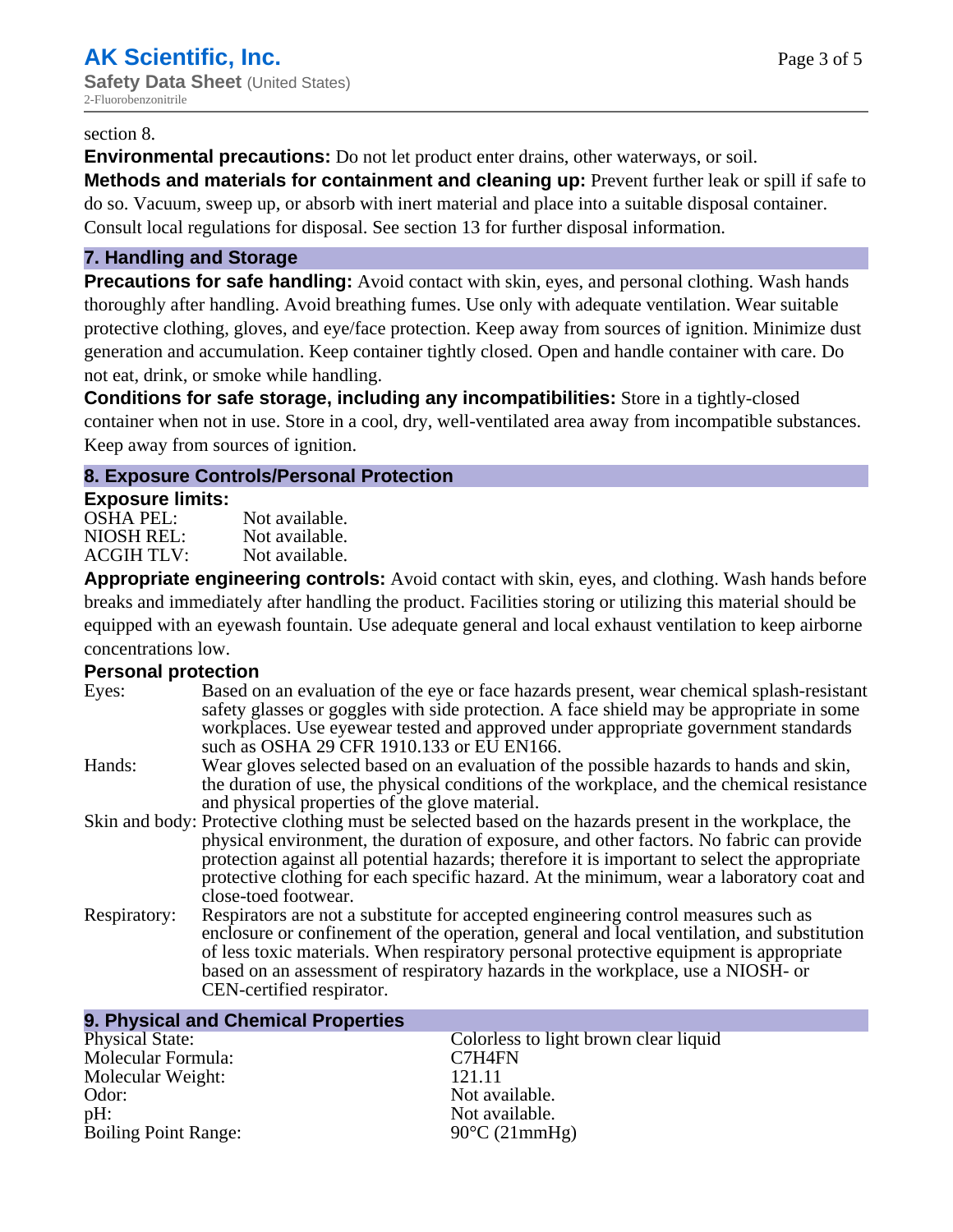# **AK Scientific, Inc.**

**Safety Data Sheet** (United States) 2-Fluorobenzonitrile

| Freezing/Melting Point:           | Not available.        |
|-----------------------------------|-----------------------|
| <b>Flash Point:</b>               | $73^{\circ}$ C        |
| <b>Evaporation Rate:</b>          | Not available.        |
| Flammability(solid,gas):          | Please see section 2. |
| <b>Explosive limits:</b>          | Not available.        |
| Vapor Pressure:                   | Not available.        |
| Vapor Density:                    | Not available.        |
| Solubility:                       | Not available.        |
| <b>Relative Density:</b>          | 1.11                  |
| Refractive Index:                 | 1.5063-1.5083         |
| Volatility:                       | Not available.        |
| <b>Auto-ignition Temperature:</b> | Not available.        |
| <b>Decomposition Temperature:</b> | Not available.        |
| <b>Partition Coefficient:</b>     | Not available.        |

#### **10. Stability and Reactivity**

| Reactivity:                         |
|-------------------------------------|
| Chemical stability:                 |
| Possibility of hazardous reactions: |
| Conditions to avoid:                |
| Incompatible materials:             |
| Hazardous decomposition products:   |
|                                     |

#### Not available. Stable under recommended temperatures and pressures. Not available. Dust generation. Strong oxidizing agents. Carbon oxides, Hydrogen fluoride, Nitrogen oxides.

#### **11. Toxicological Information**

RTECS# Not available.<br>Acute toxicity: Not available. Acute toxicity: Routes of exposure: The Inhalation, eve contact, skin contact, ingestion. Symptoms related to the physical,chemical and toxicological characteristics:

Skin contact may result in inflammation characterized by itching, scaling, reddening, blistering, pain or dryness. Eye contact may result in redness, pain or severe eye damage. Inhalation may cause irritation of the lungs and respiratory system. Overexposure may result in serious illness or death.

**Carcinogenicity** IARC: Not classified.<br>
Not listed. Not listed. OSHA: Not listed. Acute toxic effects: Inflammation of the eye is characterized by redness, watering, and itching. Skin inflammation is characterized by itching, scaling, reddening, or, occasionally, blistering.

#### **12. Ecological Information**

Ecotoxicity: Not available.<br>
Not available.<br>
Not available.<br>
Not available. Persistence and degradability:<br>
Bioaccumulative potential:<br>
Not available.<br>
Not available. Bioaccumulative potential: Mobility in soil: Not available. Other adverse effects: Not available.

#### **13. Disposal Considerations**

Disposal of waste: Chemical waste generators must determine whether a discarded chemical is classified as hazardous waste. US EPA guidelines for the classification determination are listed in 40 CFR 261.3. Additionally, waste generators must consult state and local hazardous waste regulations to ensure complete and accurate classification. Observe all federal, state and local regulations when